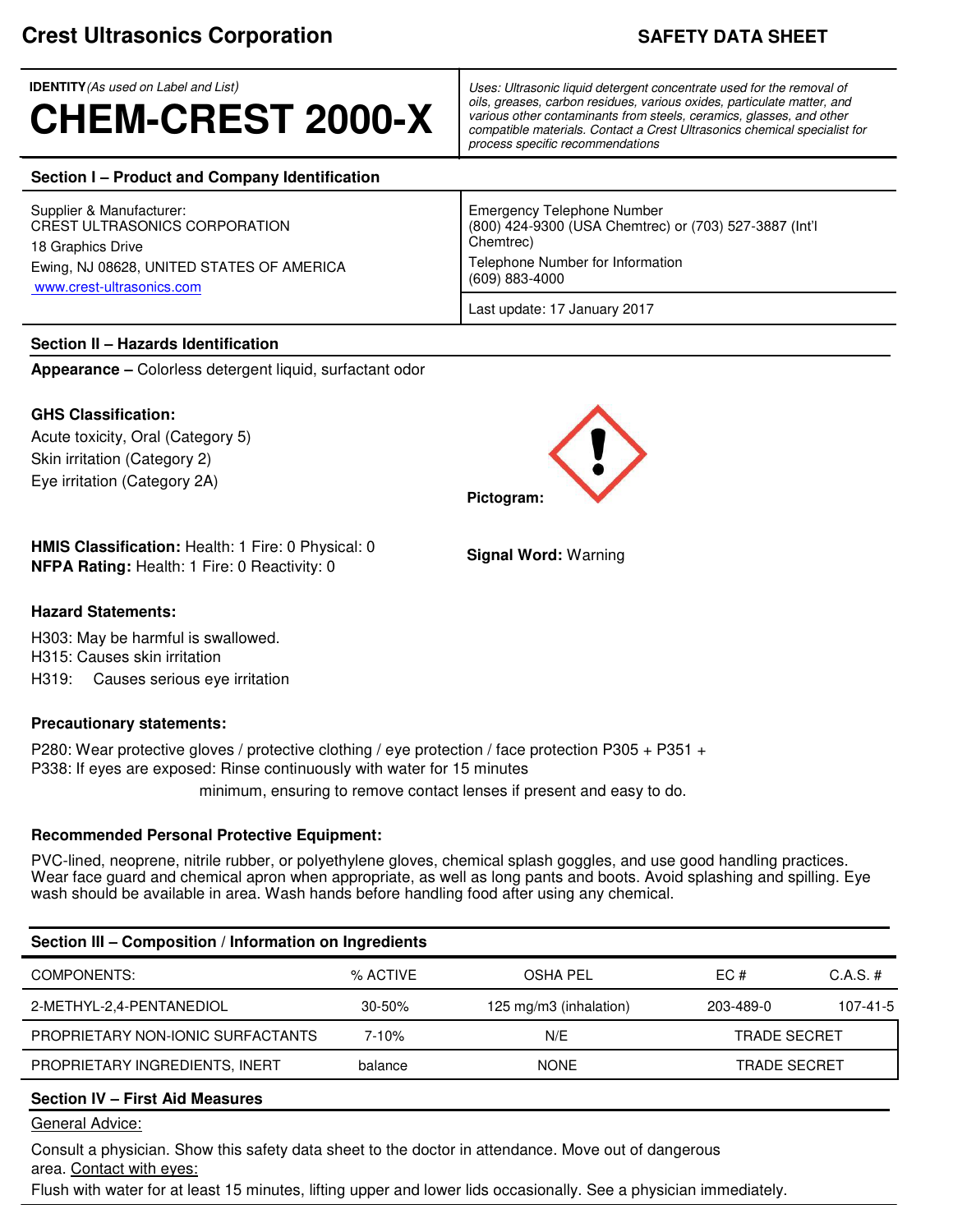# **Section IV – First-Aid Measure (con't)**

# If swallowed:

DO NOT INDUCE VOMITING. Give large amounts of water to dilute. See physician immediately. Never give anything by mouth to an unconscious person.

# If inhaled:

Move person to fresh air. Give oxygen if necessary. If not breathing, give artificial respiration. Consult a physician immediately.

# Skin contact:

Wash off with plenty of soap and water. Consult a physician.

# **Section V – Fire-fighting Measures**

Suitable extinguishing media:

Water spray, alcohol-resistant foam, dry chemical, carbon dioxide

Protective equipment for fire-fighters:

Use self-contained breathing apparatus (SCBA) when necessary

Unusual Fire and Explosion Hazards

None

## **Section VI – Accidental Release Measures**

#### In case of a leak or spill:

Completely isolate the area of the leak or spill. Remove all non-necessary personnel from the area. Dyke the spilled material with sand, earth, or absorbent material. Soak up or suction material to drums, following all recommendations in Section VIII – Personal Protective Equipment of this SDS. If possible, avoid draining to sewage and waterways. Material is very slippery. Flush affected area after soak up with plenty of water.

## **Section VII – Handling and Storage**

## Handling of material:

Avoid contact with eyes, skin, clothing, and other exposed areas of the body. Avoid inhalation of vapor or mist. Use standard measures for fire-fighting purposes. Eye wash should be available in area where product is used. Ensure use of proper personal protective equipment when handling any chemical.

## Storage of material:

Keep material in container, tightly closed, in a dry environment. Do not allow to freeze. Follow all appropriate grounding and bonding procedures during use of any chemical. Follow all appropriate lockout / tagout procedures in all areas. Do not allow access of unauthorized personnel to chemical storage areas. Observe all local, state, and federal regulations. Material may be repackaged in steel, aluminum, or poly containers.

## **Section VIII – Exposure controls / Personal Protective Equipment**

# Engineering Controls:

In areas where deemed necessary, investigate all engineering controls and techniques in order to reduce risk of exposure to any chemical. Provide necessary ventilation. If necessary, use local exhaust ventilation at sources of air contamination. Consult ACGIH ventilation manual or NFPA Standard 91 for exhaust system designs.

## Face and Eye Protection:

The use of chemical splash / safety goggles is highly recommended, along with accessibility to eye wash stations. If necessary, provide workers with chemical full-face shields. Any long hair should be firmly held behind or on top of the head to avoid exposure.

# Skin Protection:

The use of chemically-resistant clothing and PVC-lined, latex, or Nitrile gloves is highly recommended for use with this product. Consult with glove manufacturers for a list of gloves acceptable for use with any chemical. If necessary, wear full-face shield and rubber aprons with use of chemicals. Wash all clothing that has been exposed to chemicals before reuse.

## Respiratory Protection:

Avoid inhalation of vapor from product. When exposure limits in a given area exceed set values, use NIOSH approved respiratory protection. Consult with respiratory protection equipment manufacturer for types of equipment suitable for each chemical. Respiratory protection must comply with 29 CFR 1910.134. When emergency conditions are presented, evacuate areas affected and use appropriate safety measures for respiratory protection such as, but not limited to, selfcontained breathing apparatus, air-line respirator, full-face respirator, or other approved methods for each given chemical.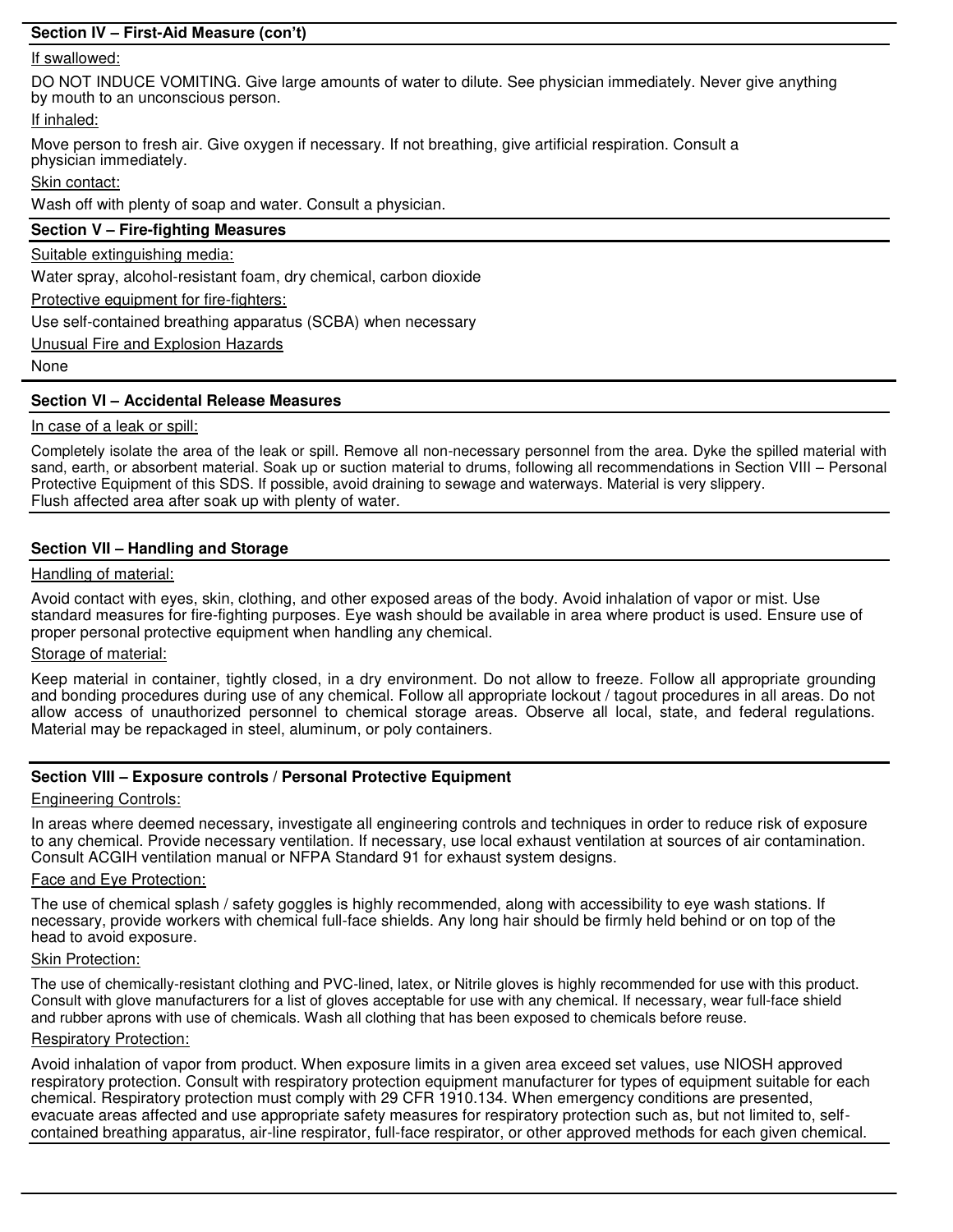# **Section IX – Physical and Chemical Properties**

| Appearance / Odor                     | colorless, surfactant odor |  |
|---------------------------------------|----------------------------|--|
| pH (100%)                             | $6.5 \pm 0.5$              |  |
| <b>Specific Gravity</b>               | $1.0 \pm 0.05$             |  |
| Vapor Pressure                        | N/A                        |  |
| <b>Vapor Density</b>                  | N/A                        |  |
| <b>Melting Point</b>                  | N/E                        |  |
| <b>Freezing Point</b>                 | $<$ 32°F/0°C               |  |
| <b>Boiling Point:</b>                 | >212°F / 100°C             |  |
| Solubility in Water                   | complete                   |  |
| <b>Flash Point</b>                    | N/A                        |  |
| Expansion Rate (butyl acetate $= 1$ ) | N/A                        |  |

# **Section X – Stability and Reactivity**

| Stability                                        | Unstable |   |                                                                       |
|--------------------------------------------------|----------|---|-----------------------------------------------------------------------|
|                                                  | Stable   | X | This chemical is stable under anticipated normal operating conditions |
| Incompatibility (Materials to Avoid): None known |          |   |                                                                       |

Hazardous Decomposition or Byproducts: Carbon monoxide and carbon dioxide can be liberated at extremely high temperatures

| Hazardous      | May Occur         |   |                                                                                                       |
|----------------|-------------------|---|-------------------------------------------------------------------------------------------------------|
| Polymerization | Will Not<br>Occur | x | This chemical will not undergo hazardous polymerization under anticipated normal operating conditions |

# **Section XI – Toxicological Information**

## Acute Toxicity:

## *2-methyl-2,4-pentanediol*

Acute studies have shown that this material is known to be slightly toxic if swallowed (rat, rabbit, mice, guinea pig LD50 3,000- 7,000 mg/kg), practically non-toxic when absorbed through skin (rabbit LD50 12,300-13,200 mg/kg), moderately irritating to skin and severely irritating to the eyes. Rats exposed to 160 ppm over an 8 hour period showed no deaths. Minimal to no skin irritation was noted in human exposure trials. When working with cutting oils, some individuals showed allergic skin responses. There were no adverse effects in short term inhalation exposures to rats nor rabbits. No genetic mutations were noted in bacterial or mammalian cells. Exposure in the diet showed no growth, behavioral, or fertility changes in rats. Kidney changes were noted, and developmental toxicity was observed at toxic level doses with maternal toxicity in rats and rabbits.

## Carcinogenicity:

No component of this product at levels of greater than 0.1% is identified as a human carcinogen by IARC, ACGIH, NTP, or OSHA.

Teratogenicity:

No data available

Specific Target Organ Toxicity – single or repeated exposure (GHS)

No data available

# **Section XII – Ecological Information**

A thorough analysis of the exotoxicity and environmental fate of this product have not been fully tested. Below is a summary of components of this material.

#### *2-methyl-2,4-pentanediol*

This material is practically non-toxic to a variety of aquatic organisms. The general range of LC50 of freshwater fish is above 1,000 mg/L, and typically in the range of 8,000-10,000 mg/L. Invertebrate aquatic species had EC50 values greater than 2,800 mg/L. This material is considered to be biodegradable (35-76% after one month).